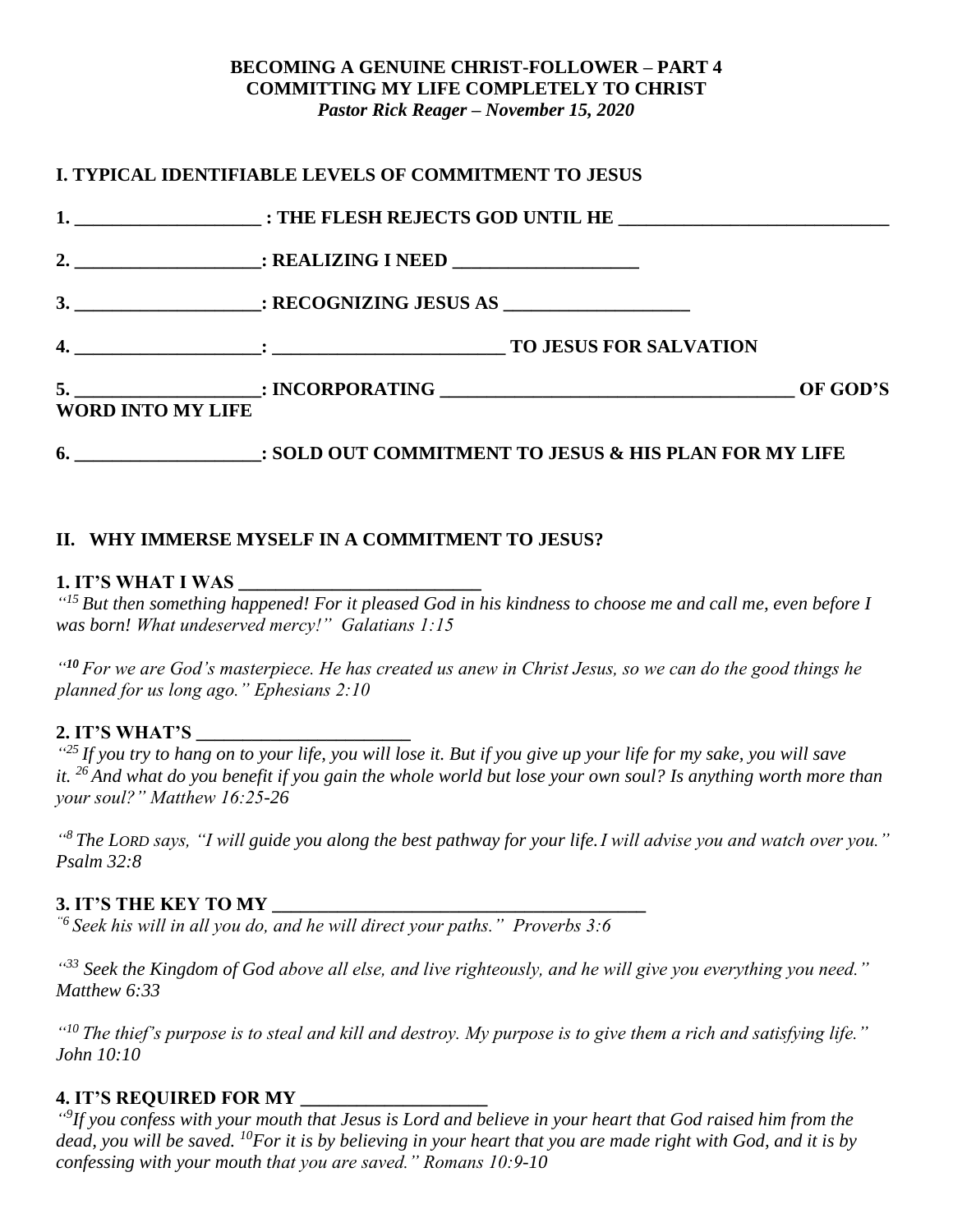*" <sup>24</sup>Then Jesus said to the disciples, "If any of you wants to be my follower, you must put aside your selfish ambition, shoulder your cross, and follow me. <sup>25</sup>If you try to keep your life for yourself, you will lose it. But if you give up your life for me, you will find true life." Matthew 6:24-25*

## **THERE IS NO BIBLICAL EVIDENCE THAT ANY COMMITMENT OTHER THAN**

**III. WHAT KEEPS ME FROM THIS TYPE OF COMMITMENT?**

# **1. \_\_\_\_\_\_\_\_\_\_\_\_\_\_\_\_\_\_\_\_ TOWARDS GOD**

**\_\_\_\_\_\_\_\_\_\_\_\_\_\_\_\_\_\_\_\_\_\_\_\_\_\_\_\_\_\_\_\_\_\_\_\_\_**

*" <sup>3</sup>People ruin their lives by their own foolishness and then are angry at the LORD." Proverbs 19:3*

# **2. \_\_\_\_\_\_\_\_\_\_\_\_\_\_\_\_\_\_\_\_ IN MY CULTURE**

*" <sup>19</sup>But all too quickly the message is crowded out by the cares of this life, the lure of wealth, and the desire for nice things, so no crop is produced." Mark 4:19* 

*" <sup>15</sup>Do not love this world nor the things it offers you, for when you love the world, you do not have the love of the Father in you. <sup>16</sup>For the world offers only a craving for physical pleasure, a craving for everything we see, and pride in our achievements and possessions. These are not from the Father, but are from this world. <sup>17</sup>And this world is fading away, along with everything that people crave. But anyone who does what pleases God will live forever." 1 John 2:15-17*

# **3. A DESIRE FOR** *\_\_\_\_\_\_\_\_\_\_\_\_\_\_\_\_\_\_\_\_\_\_\_\_\_\_\_\_\_\_\_\_\_\_\_\_\_\_\_\_*

" *<sup>5</sup> God knows that your eyes will be opened as soon as you eat it, and you will be like God, knowing both good and evil." Genesis 3:5*

*" <sup>8</sup> The self-sufficient fool falls flat on his face." Proverbs 10:8* 

## **4. THE LOVE OF** *\_\_\_\_\_\_\_\_\_\_\_\_\_\_*

*" <sup>12</sup>Do not let sin control the way you live; do not give in to sinful desires…<sup>16</sup>Don't you realize that you become the slave of whatever you choose to obey? You can be a slave to sin, which leads to death, or you can choose to obey God, which leads to righteous living." Romans 6:12 & 16*

#### **5.** *\_\_\_\_\_\_\_\_\_\_\_\_\_\_\_\_\_\_\_\_*

*" <sup>16</sup>For wherever there is jealousy and selfish ambition, there you will find disorder and evil of every kind." James 3:16*

## **6. \_\_\_\_\_\_\_\_\_\_\_\_\_\_\_\_\_\_\_\_ OF COMMITMENT**

*" <sup>5</sup> Trust in the LORD with all your heart; do not depend on your own understanding. <sup>6</sup> Seek his will in all you do,and he will show you which path to take." Proverbs 3:5-6*

**7. LACK OF KNOWLEDGE OF \_\_\_\_\_\_\_\_\_\_, HIS \_\_\_\_\_\_\_\_\_\_, HIS \_\_\_\_\_\_\_\_\_\_, & HIS \_\_\_\_\_\_\_\_\_\_\_\_\_**

*" <sup>16</sup> I pray that from his glorious, unlimited resources he will empower you with inner strength through his Spirit. <sup>17</sup> Then Christ will make his home in your hearts as you trust in him. Your roots will grow down into God's love and keep you strong. <sup>18</sup> And may you have the power to understand, as all God's people should, how wide, how long, how high, and how deep his love is. <sup>19</sup> May you experience the love of Christ, though it is too great to understand fully. Then you will be made complete with all the fullness of life and power that comes from God." Ephesians 3:16-19*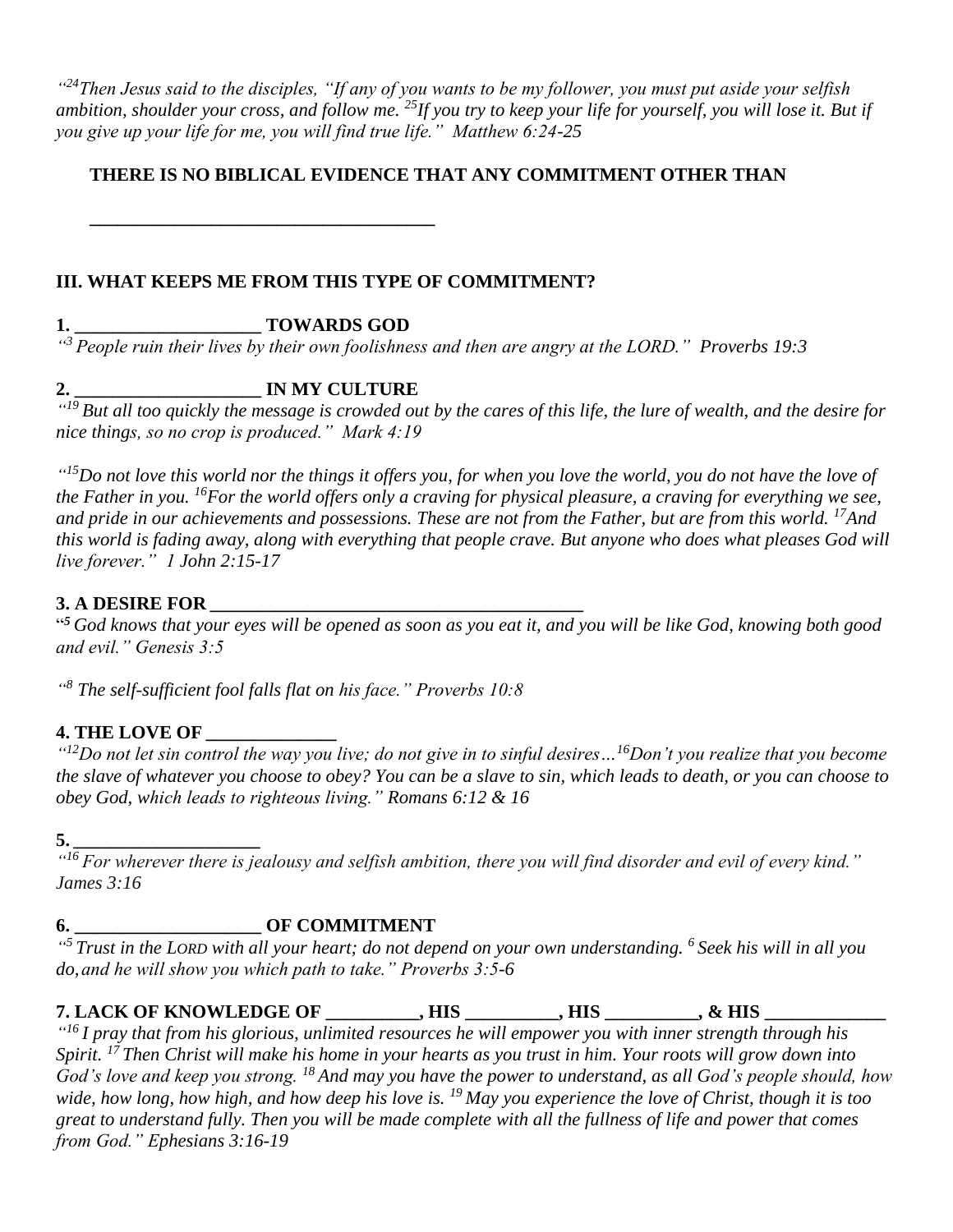## **VI. HOW TO IMMERSE MY LIFE IN JESUS CHRIST**

#### **1. COMPARE THE**

*(Jesus) "<sup>28</sup> But don't begin until you count the cost. For who would begin construction of a building without first getting estimates and then checking to see if there is enough money to pay the bills?" Luke 14:28*

## **2. PREPARE MYSELF TO \_\_\_\_\_\_\_\_\_\_\_\_\_\_\_\_\_\_\_\_\_\_\_\_\_\_\_\_\_\_\_\_\_\_\_\_\_\_\_\_**

*" <sup>1</sup>And so, dear brothers and sisters, I plead with you to give your bodies to God. Let them be a living and holy sacrifice--the kind he will accept. When you think of what he has done for you, is this too much to ask? <sup>2</sup>Don't copy the behavior and customs of this world, but let God transform you into a new person by changing the way you think. Then you will know what God wants you to do, and you will know how good and pleasing and perfect his will really is." Romans 12:1-2* 

# **BE CAREFUL NOT TO \_\_\_\_\_\_\_\_\_\_\_\_\_\_\_\_\_\_\_\_\_\_\_\_\_\_\_\_\_\_**

*" <sup>2</sup> People may be right in their own eyes, but the LORD examines their heart." Proverbs 21:2*

## **3. COMMIT COMPLETELY TO GOD: MAKE JESUS \_\_\_\_\_\_\_\_\_\_\_\_\_\_\_\_\_\_\_\_\_\_\_\_\_**

*" 9 If you confess with your mouth that Jesus is Lord and believe in your heart that God raised him from the dead, you will be saved. <sup>10</sup>For it is by believing in your heart that you are made right with God, and it is by confessing with your mouth that you are saved." Romans 10:9-10*

## **4. GIVE UP EVERYTHING THAT WOULD KEEP ME FROM \_\_\_\_\_\_\_\_\_\_\_\_\_\_\_\_\_\_\_\_\_\_\_\_\_**

*" <sup>1</sup> Therefore, since we are surrounded by such a huge crowd of witnesses to the life of faith, let us strip off every weight that slows us down, especially the sin that so easily trips us up. And let us run with endurance the race God has set before us. <sup>2</sup> We do this by keeping our eyes on Jesus." Hebrews 12:1-2*

*" <sup>33</sup>So no one can become my disciple without giving up everything for me." Luke 14:33*

# **5. BEGIN TO ACTIVELY DO \_\_\_\_\_\_\_\_\_\_\_\_\_\_\_\_\_\_\_\_\_\_\_\_\_\_\_\_\_\_\_\_\_\_\_\_\_\_\_\_\_\_\_\_\_\_\_\_\_\_\_\_\_\_**

*" <sup>3</sup> And we can be sure that we know him if we obey his commandments. <sup>4</sup> If someone claims, "I know God," but doesn't obey God's commandments, that person is a liar and is not living in the truth. <sup>5</sup> But those who obey God's word truly show how completely they love him. That is how we know we are living in him. <sup>6</sup> Those who say they live in God should live their lives as Jesus did." 1 John 2:3-6*

#### **6. IMMERSE MYSELF IN \_\_\_\_\_\_\_\_\_\_\_\_\_\_\_\_\_\_\_\_\_\_\_\_\_\_\_\_\_\_\_\_\_\_\_\_\_\_\_\_\_\_\_\_\_\_\_\_\_\_\_\_\_\_**

" *<sup>5</sup> "I am the vine; you are the branches. If you remain in me and I in you, you will bear much fruit; apart from me you can do nothing." John 15:5*

## **7. KNOWING THAT GOD WILL \_\_\_\_\_\_\_\_\_\_\_\_\_\_\_\_\_\_\_\_\_\_, \_\_\_\_\_\_\_\_\_\_\_\_\_\_\_\_\_\_\_\_\_\_ FOR HIS INSTRUCTION**

*" <sup>27</sup> My sheep listen to my voice; I know them, and they follow me." John 10:27*

**KEY: ALWAYS \_\_\_\_\_\_\_\_\_\_\_\_\_\_\_\_\_\_\_\_\_\_\_\_\_, EVEN WHEN I'M NOT 100% SURE IT'S HIM**

**ASK: "DOES IT VIOLATE ANY \_\_\_\_\_\_\_\_\_\_\_\_\_\_\_\_\_\_\_\_\_\_\_\_\_?"**

## **8. \_\_\_\_\_\_\_\_\_\_\_\_\_\_\_\_\_\_\_\_\_\_\_\_\_\_\_\_\_\_\_\_\_\_\_\_\_\_\_\_ KEEP MY COMMITMENT**

*" <sup>5</sup> Commit everything you do to the LORD. Trust him, and he will help you." Psalm 37:5*

*" <sup>13</sup>For God is working in you, giving you the desire to obey him and the power to do what pleases him." Philippians 2:13*